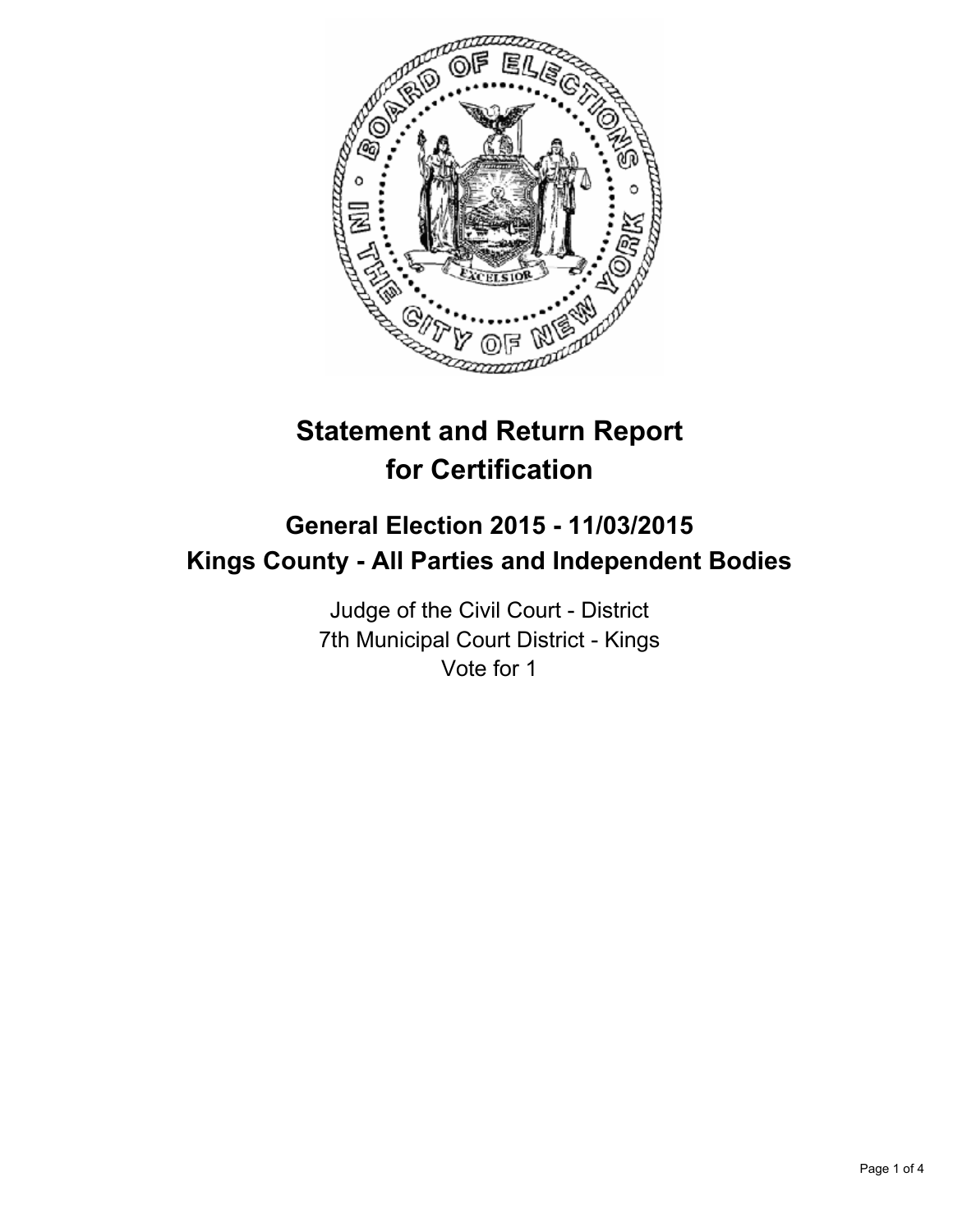

#### **Assembly District 53**

| <b>PUBLIC COUNTER</b>                                    | 536 |
|----------------------------------------------------------|-----|
| <b>EMERGENCY</b>                                         | 0   |
| ABSENTEE/MILITARY                                        | 4   |
| <b>AFFIDAVIT</b>                                         | 4   |
| <b>Total Ballots</b>                                     | 544 |
| Less - Inapplicable Federal/Special Presidential Ballots | 0   |
| <b>Total Applicable Ballots</b>                          | 544 |
| CAROLYN WALKER-DIALLO (DEMOCRATIC)                       | 439 |
| ERIC THOMASON (WRITE-IN)                                 |     |
| UNATTRIBUTABLE WRITE-IN (WRITE-IN)                       | 1   |
| <b>Total Votes</b>                                       | 441 |
| Unrecorded                                               | 103 |

**Assembly District 54**

| <b>PUBLIC COUNTER</b>                                    | 1,776 |
|----------------------------------------------------------|-------|
| <b>EMERGENCY</b>                                         | 62    |
| ABSENTEE/MILITARY                                        | 45    |
| <b>AFFIDAVIT</b>                                         | 98    |
| <b>Total Ballots</b>                                     | 1,981 |
| Less - Inapplicable Federal/Special Presidential Ballots | 0     |
| <b>Total Applicable Ballots</b>                          | 1,981 |
| CAROLYN WALKER-DIALLO (DEMOCRATIC)                       | 1,641 |
| <b>JOSHUA LEE (WRITE-IN)</b>                             | 1     |
| MARIE SANS (WRITE-IN)                                    | 1     |
| NICHOLAS ROMAN (WRITE-IN)                                | 1     |
| UNATTRIBUTABLE WRITE-IN (WRITE-IN)                       | 4     |
| <b>Total Votes</b>                                       | 1,648 |
| Unrecorded                                               | 333   |

### **Assembly District 55**

| <b>PUBLIC COUNTER</b>                                    | 317 |
|----------------------------------------------------------|-----|
| <b>EMERGENCY</b>                                         | 0   |
| ABSENTEE/MILITARY                                        | 12  |
| AFFIDAVIT                                                | 4   |
| <b>Total Ballots</b>                                     | 333 |
| Less - Inapplicable Federal/Special Presidential Ballots | 0   |
| <b>Total Applicable Ballots</b>                          | 333 |
| CAROLYN WALKER-DIALLO (DEMOCRATIC)                       | 274 |
| UNATTRIBUTABLE WRITE-IN (WRITE-IN)                       |     |
| <b>Total Votes</b>                                       | 275 |
| Unrecorded                                               | 58  |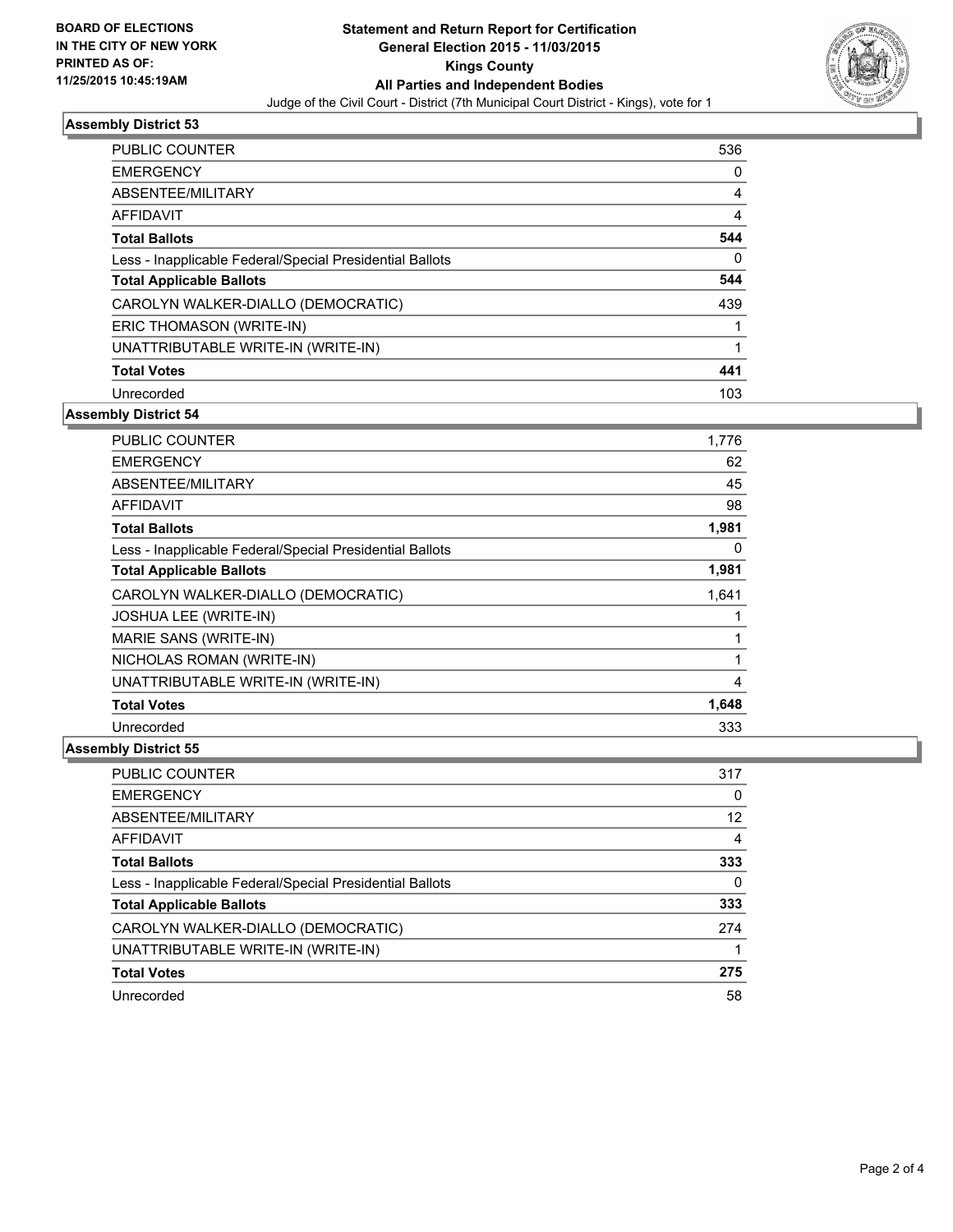

### **Assembly District 60**

| <b>PUBLIC COUNTER</b>                                    | 2,585 |
|----------------------------------------------------------|-------|
| <b>EMERGENCY</b>                                         | 3     |
| ABSENTEE/MILITARY                                        | 56    |
| <b>AFFIDAVIT</b>                                         | 43    |
| <b>Total Ballots</b>                                     | 2,687 |
| Less - Inapplicable Federal/Special Presidential Ballots | 0     |
| <b>Total Applicable Ballots</b>                          | 2,687 |
| CAROLYN WALKER-DIALLO (DEMOCRATIC)                       | 2,364 |
| <b>JAMES CHESTNUTT (WRITE-IN)</b>                        |       |
| <b>JOHN RODRIGUEZ (WRITE-IN)</b>                         |       |
| UNATTRIBUTABLE WRITE-IN (WRITE-IN)                       | 4     |
| <b>Total Votes</b>                                       | 2,370 |
| Unrecorded                                               | 317   |